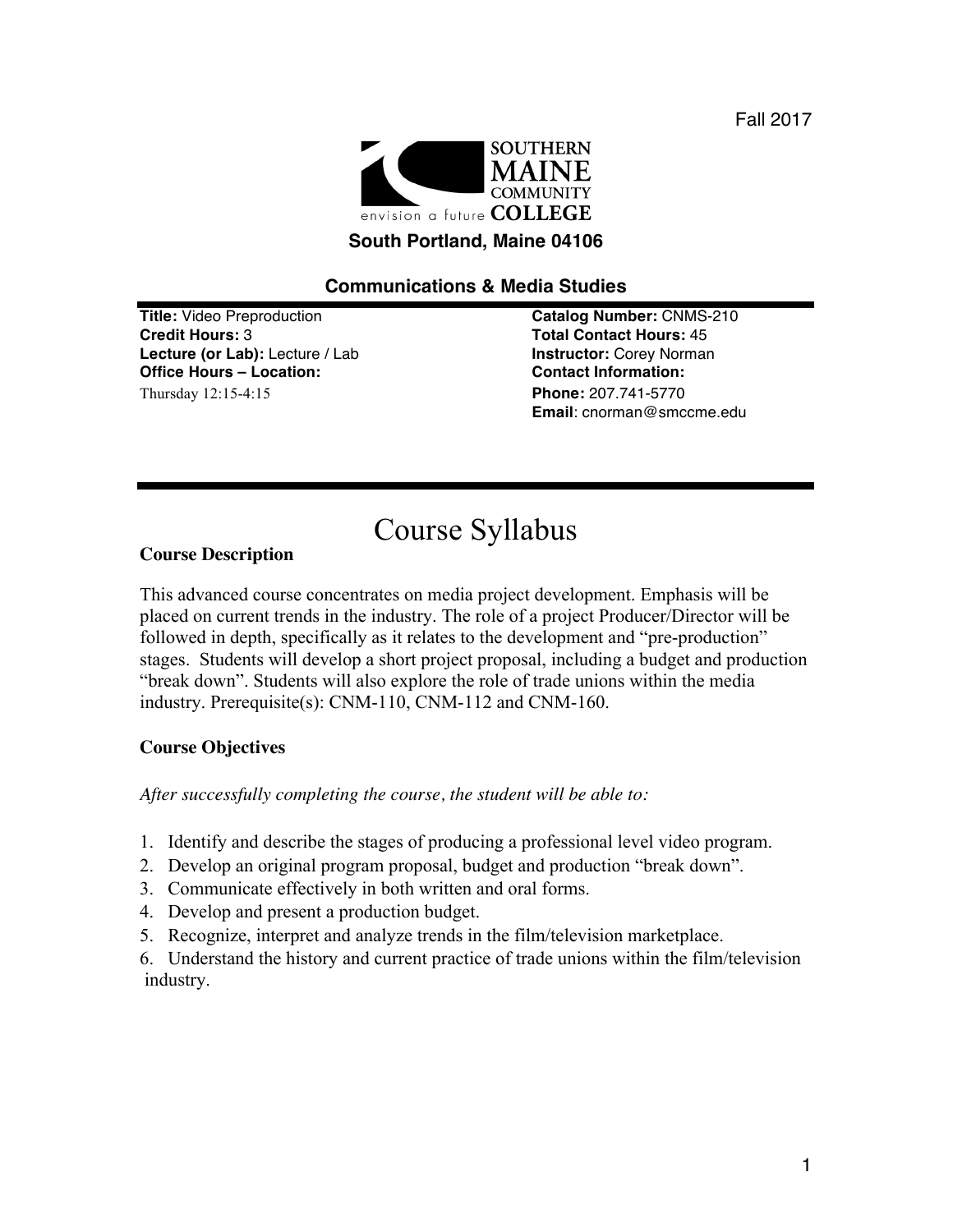| <b>Grades:</b>             |   |             |        |             |    |             |
|----------------------------|---|-------------|--------|-------------|----|-------------|
| Assignments                |   |             | 30%    |             |    |             |
| Script                     |   |             | 20%    |             |    |             |
| Papers                     |   | 20%         |        |             |    |             |
| Final Notebook/Prospectus  |   | $10\%$      |        |             |    |             |
| Attendance                 |   | $10\%$      |        |             |    |             |
| <b>Class Participation</b> |   |             | $10\%$ |             |    |             |
| <b>Course Grade:</b>       | A | $93 - 100$  | А-     | $90 - 92.9$ | B+ | $87 - 89.9$ |
|                            | в | $83 - 86.9$ | B-     | $80 - 82.9$ | C+ | $77 - 79.9$ |
|                            | С | $73 - 76.9$ | C-     | $70 - 72.9$ | D+ | $67 - 69.9$ |
|                            | D | $63 - 66.9$ | F      | $0 - 62.9$  |    |             |

#### **Grades of I (Incomplete)**

At my discretion, a temporary grade of "I" may be given when, *due to extraordinary circumstances*, you will be unable to complete all required course work by the end of the semester. This assumes you have made a consistent and persistent effort past the end of the withdrawal period and up to the point the when the "circumstances" occur. You must meet with me to prepare the "Agreement for Incomplete Grade" form, which is then signed by both of us and the Department Chair. The form will then be sent to enrollment services. Then, you must complete the remaining course work by the mid-point of the semester following receipt of the "I" grade. Any grade of "I" that is not resolved by the middle of the next term automatically becomes an "F."

#### **Attendance:**

Attendance in class and labs is mandatory and required as stated in the College Catalog: **\* More than 2 unexcused absences will result in an "F" for the class.** 

**\*** 3 Consecutive missed classes will result in an automatic AF.

\* For every two instances of a **late arrival** or **early departure**, the student will receive an unexcused absence.

\* No work missed due to an unexcused absence may be made up. Work missed due to an excused absence may be submitted within one week of the absence. If a quiz is missed, you will be allowed to make it up the following week only.

#### **NOTE: All tasks must be completed when due – any tasks not done by due date will be graded on their level of completion and the student will move on to the next task.**

#### **Response Time (Regarding Emails)**

Throughout the semester, there will be times when you may have questions or need clarification. When issues arise, please do not hesitate to email me at: cnorman@smccme.edu

Emails will generally be responded to within a 24-hour time period, with the exception of those received over the weekend. Any emails arriving after 5pm on weekdays will be answered the following morning. Any emails received over the weekend will be responded to Monday morning.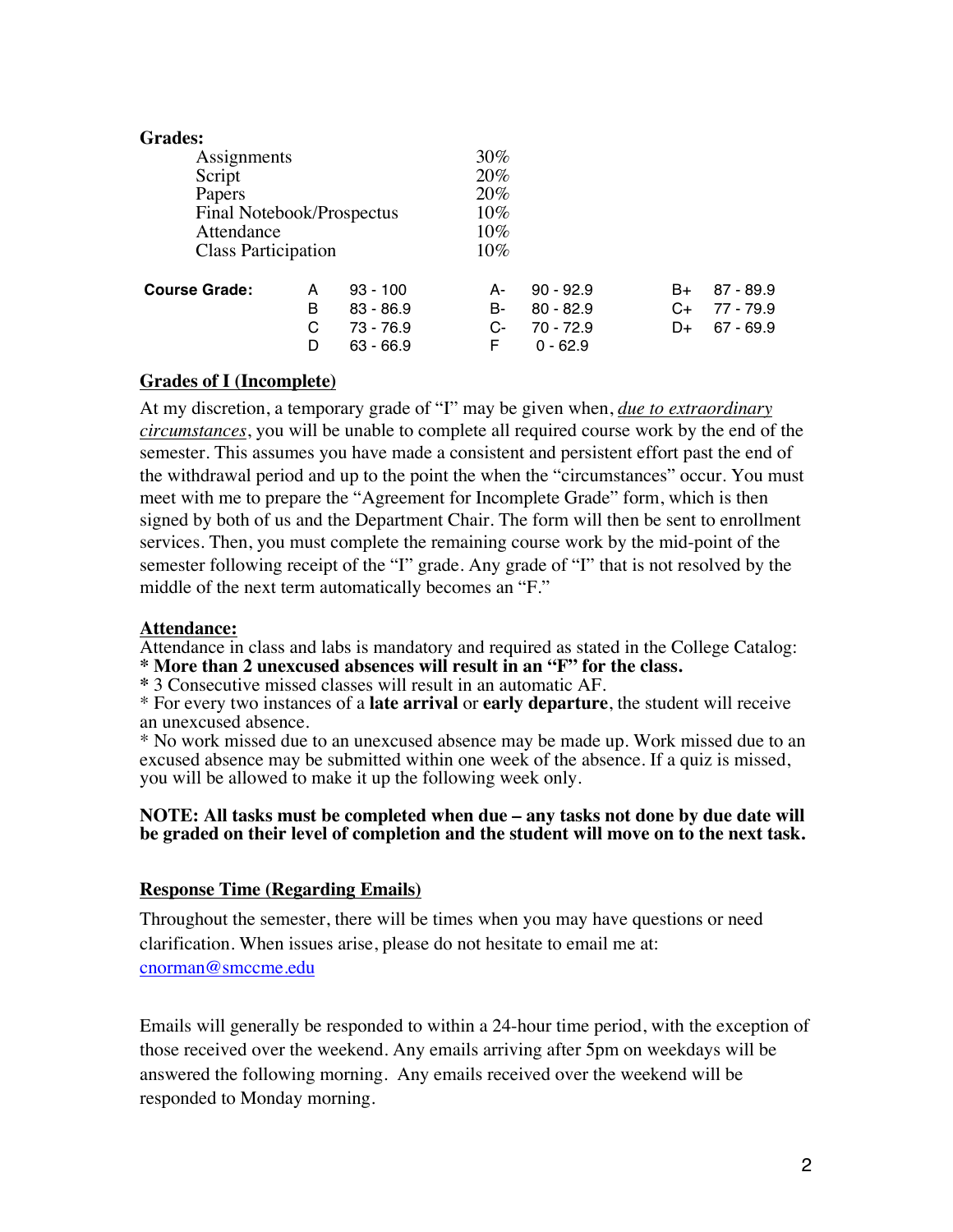### **Personal Technology**

If you need a laptop, tablet, or any other device for taking notes or otherwise participating in class, that's fine. However, please do not use a personal device for any purpose unrelated to our class. All devices should be silenced. Cell phones should be put away, except in the rare instance that I ask you to use them for an activity. I recommend that you power them down. If there is a serious need to leave your cell phone on, such as a family emergency, please put it on vibrate and let me know. If you leave the classroom to take a call, I'll understand why. Students found violating this policy will receive an **unexcused absence** for the date of their transgression.

## **SMCC Pay-for-Print Policy**

#### **Per Page Costs**

Each semester students receive a \$20 printing credit. The balance resets at the end of the semester and any remaining credits are removed. The cost varies depending upon page size and whether printing is done in black and white or color.

- a. There is a \$0.10 per page fee for standard 8.5" by 11" black and white documents.
- b. The reverse sides of duplex (double-sided) documents are free.
- c. There is a \$.50 per page fee for standard 8.5" by 11" color documents.
- d. There is a \$.20 per page fee for 8.5" by 14" (legal) or 11" by 17" (tabloid) black and white documents.
- e. There is a \$1.00 per page fee for 8.5" by 14" (legal) or 11" by 17" (tabloid) color documents.

Duplex charges (printing on both sides of a page) work in the following fashion: One page is \$0.10, two pages are \$0.10, three pages are \$0.20, and four pages are \$0.20, etc. The flipsides are free, but another sheet of paper is \$0.10. Please be aware that a document with any color at all (when printed to a color printer) will by default be printed in color. You are responsible for setting the print job to print black and white if you do not need color. For directions, please go to the IT Help tab in My SMCC.

## **How does it work?**

The College's pay-for-print system monitors printing on all printers (including those in general access labs, library printers, the Academic Achievement Center, Noisy Lounge and technology labs). Students can check the number of pages they have printed by using the Printing Balance tool available on SMCC computers (located in the lower right corner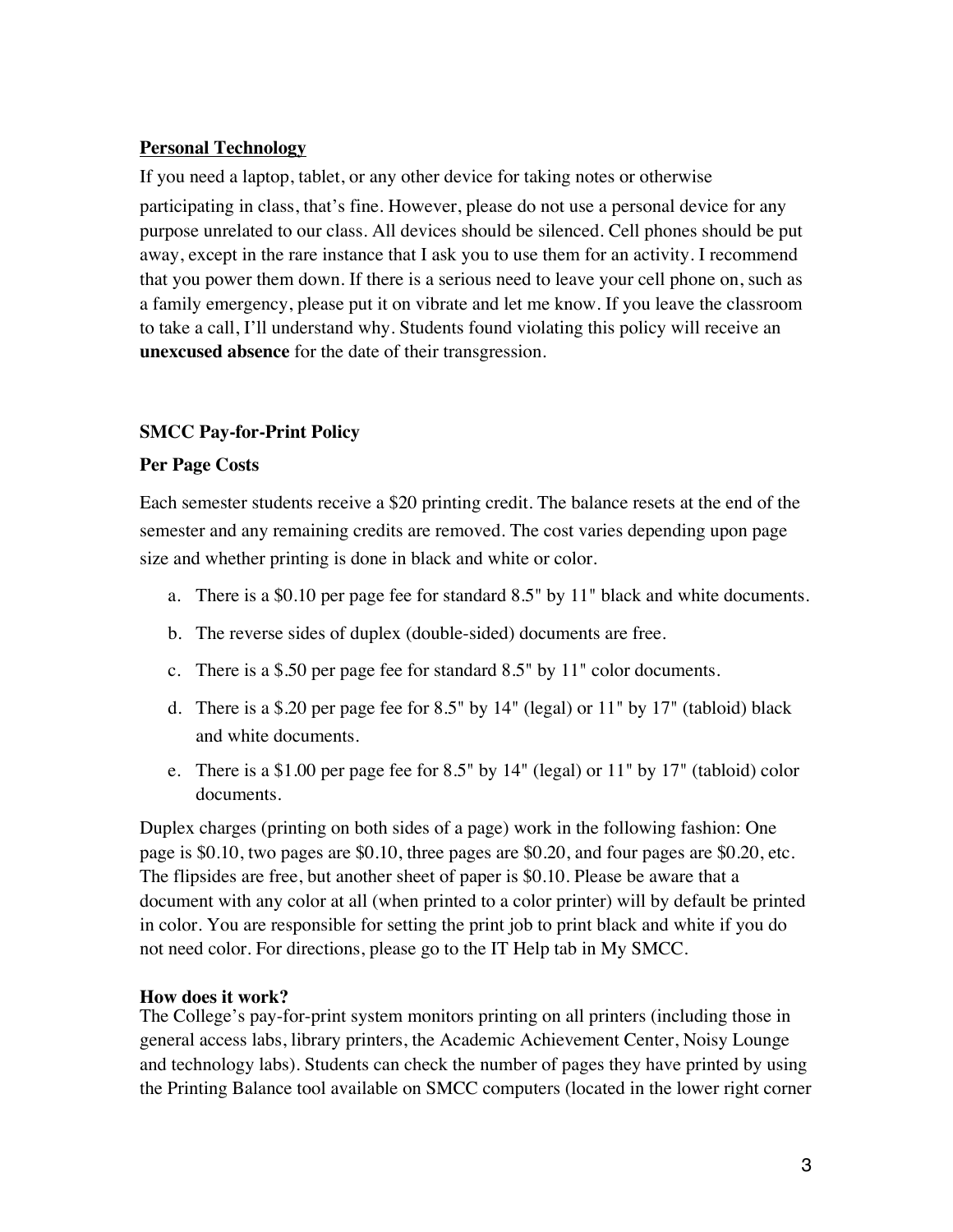of the screen, near the clock). Departments with work study students who need to print documents for the department should contact the Help Desk at 741-5696 to have a special account set up.

# **Refunds**

Print jobs are eligible for a refund in the event of mechanical or electronic error on the part of the printer, print server, or software used to submit the job. Jobs are not eligible for a refund in cases where the job was not set up correctly, was submitted multiple times, or the student is not satisfied with the result. To request a refund, please bring the offending print to the IT Department in the basement of the Ross Technology Center. Refunds will be granted in the form of a credit to the student's account.

# **Why is SMCC charging for printing?**

The pay-for-print system is an effort to control escalating printing costs. Charging for printing helps offset the increasing cost of supplies and encourages students to conserve resources. To find ways to reduce your printing charges, please go to the IT Help tab on My SMCC. If you have questions about the pay-for-printing policy or your printing charges, please contact the Help Desk at 741-5696 or send an email to helpdesk@smccme.edu.

Be sure to log OUT of the system when you've finished your printing, to prevent unauthorized access to your account.

# **ADA (Americans with Disabilities Act):**

Southern Maine Community College is an equal opportunity/affirmative action institution and employer. For more information, please call 207-741-5798. **If you have a disabling condition and wish to request accommodations in order to have reasonable access to the programs and services offered by SMCC, you must register with the Disability Services Coordinator, Sandra Lynham, who can be reached at 741-5923.** Further information about services for students with disabilities and the accommodation process is available upon request at this number. Course policies about online testing are modified to suit each individual's accommodations.

# **Add-Drop Policy**

Students who drop a course during the one-week "add/drop" period in the fall and spring semesters and the first three days of summer sessions receive a 100% refund of the tuition and associated fees for that course. Please note any course that meets for less than the traditional semester length, i.e., 15 weeks, has a pro-rated add/drop period. There is no refund for non-attendance.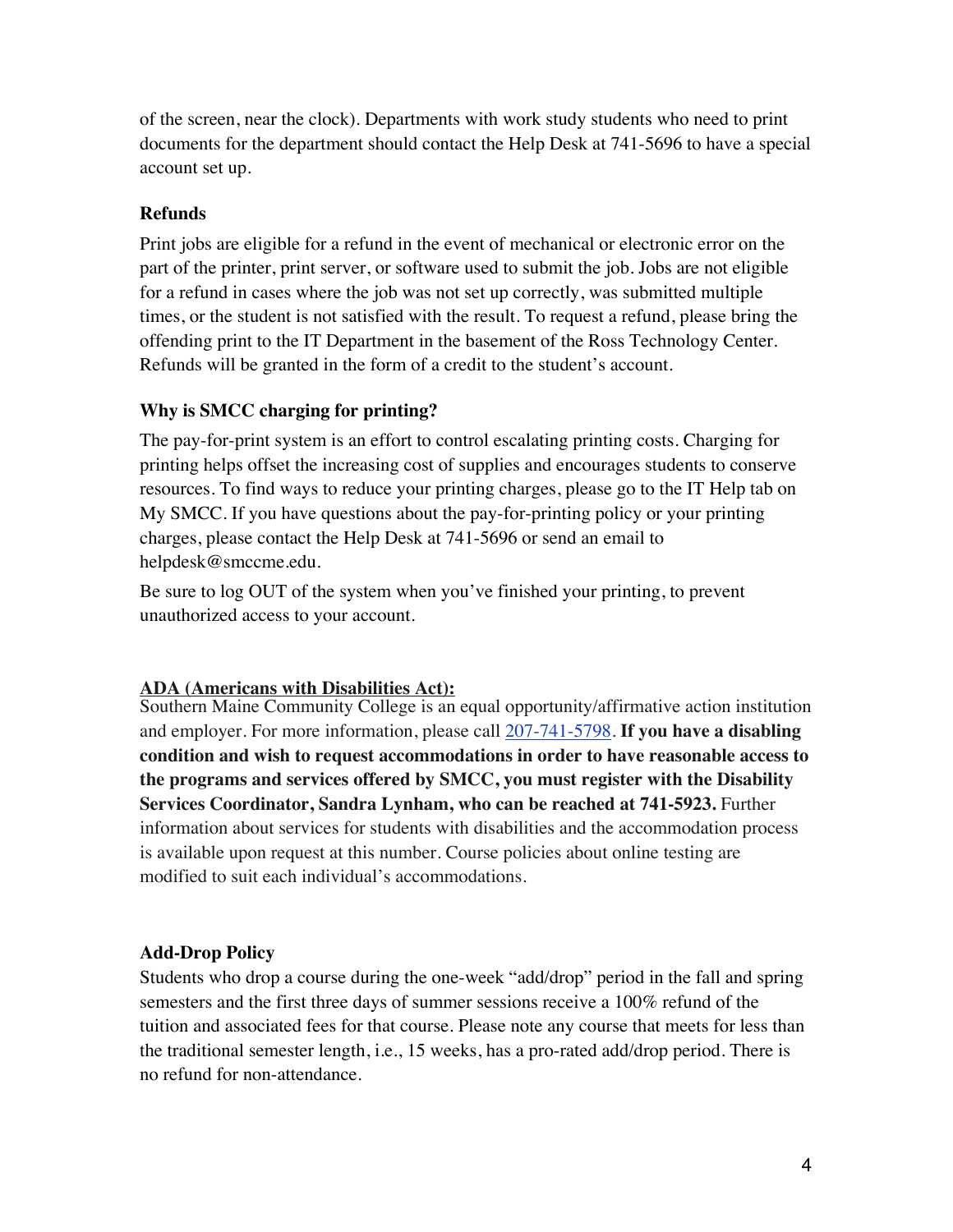#### **Withdrawal Policy**

A student may withdraw from a course only during the semester in which s/he is registered for that course. The withdrawal period is the second through twelfth week of the fall and spring semesters and the second through ninth week of twelve-week summer courses. This period is pro-rated for shorter-length courses. To withdraw from a course, a student must complete and submit the appropriate course withdrawal form, available at the Enrollment Service Center (no phone calls, please). The designation "W" will appear on the transcript after a student has officially withdrawn. A course withdrawal is an uncompleted course and may adversely affect financial aid eligibility. Failure to attend or ceasing to attend class does not constitute withdrawal from the course. There is no refund associated with a withdrawal.

#### **Plagiarism Statement**

Adherence to ethical academic standards is obligatory. Cheating is a serious offense, whether it consists of taking credit for work done by another person or doing work for which another person will receive credit. Taking and using the ideas or writings of another person without clearly and fully crediting the source is plagiarism and violates the academic code as well as the Student Code of Conduct. If it is suspected that a student in any course in which s/he is enrolled has knowingly committed such a violation, the faculty member should refer the matter to the College's Disciplinary Officer and appropriate action will be taken under the Student Code of Conduct. Sanctions may include suspension from the course and a failing grade in the course. Students have the right to appeal these actions to the Disciplinary Committee under the terms outlined in the Student Code of Conduct.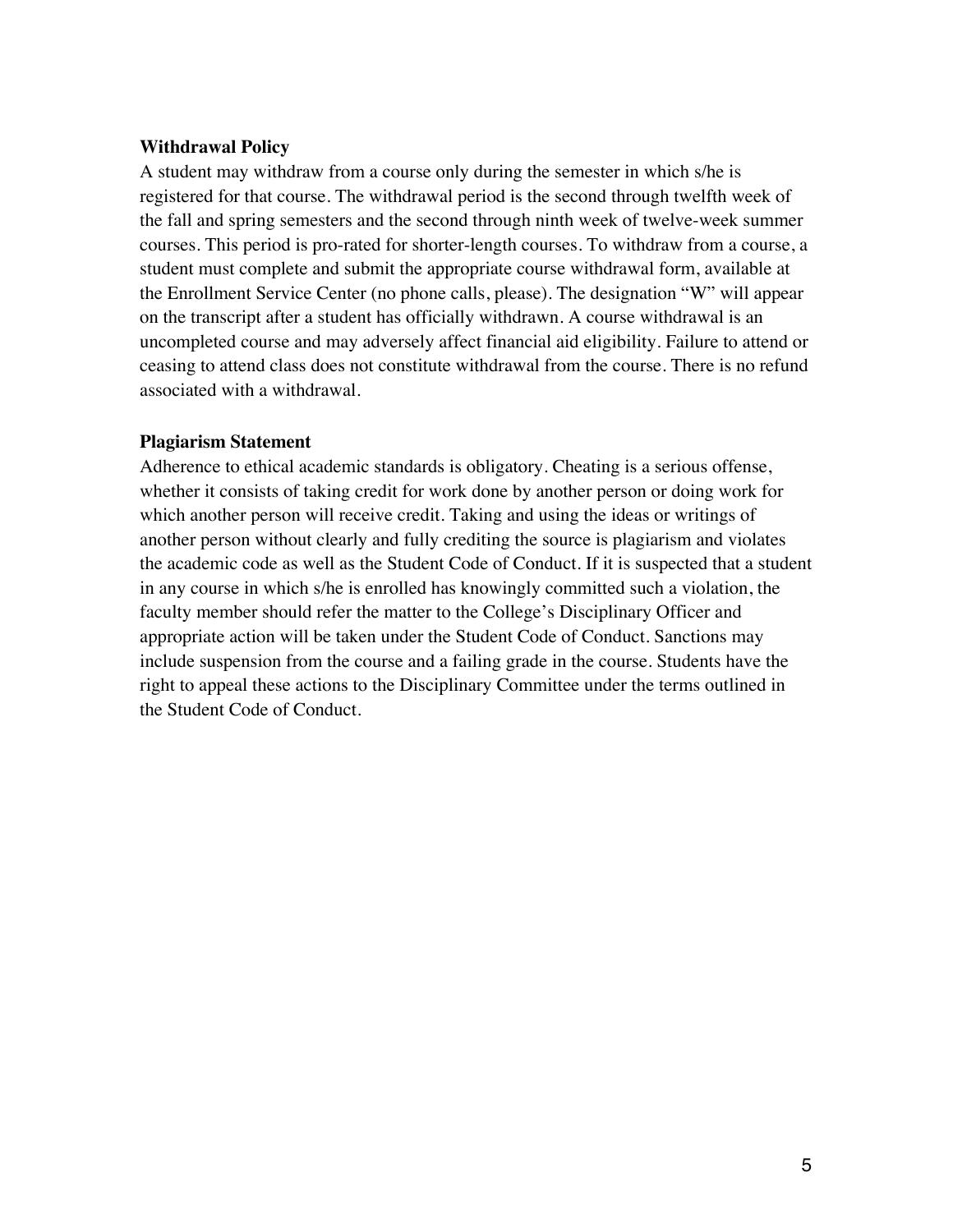# **Unit 1 - Project Development**

**WEEK 1 (8/31/17) Course review, syllabus, lab policies Maine Mayhem Screening Reading:** Preparing for Take Off Ch. 1 – The Film Life Cycle

**WEEK 2 (9/7/17) The Life Cycle of a Film What Does a Producer Do? Streamlining Your Pitch Story Idea Pitches** Each student will pitch for 60 seconds, with a class feedback session to follow **Reading:** Save The Cat: Ch 1 – What Is It? (Handout)

**WEEK 3 (9/14/17) Interpreteral Script Writing Structure<br>
Streamlined Pitch Presentation<br>
Due:** Assignment #1 - Synopsis / Pitch **Reading:** Save The Cat: Ch 2 – Give Me the Same Thing.....Only Different **Reading:** Save The Cat: Ch 3 – It's About a Guy Who (Handouts)

**WEEK 4 (9/21/17) Breaking Down Barriers:** Non-Traditional Approaches to Script Writing How to Create a Character Profile  **Reading:** Exploring Celtx Wiki (Online) **Reading:** Preparing for Take Off Ch. 3 – Preparing Your Business **Due:** Assignment #2 – Character Profile #1 **Due:** Paper #1 – What is a Producer? (3 pages)

## **Unit 2 - Project Breakdown**

 **WEEK 5 (9/28/17) Why Form a Business Script Writing Workshop Round Table Breaking Down Barriers 2:** Non-Traditional Approaches to Script Writing **Due:** Assignment #3 – Character Profile #2 **Due:** Assignment #4 – Script Outline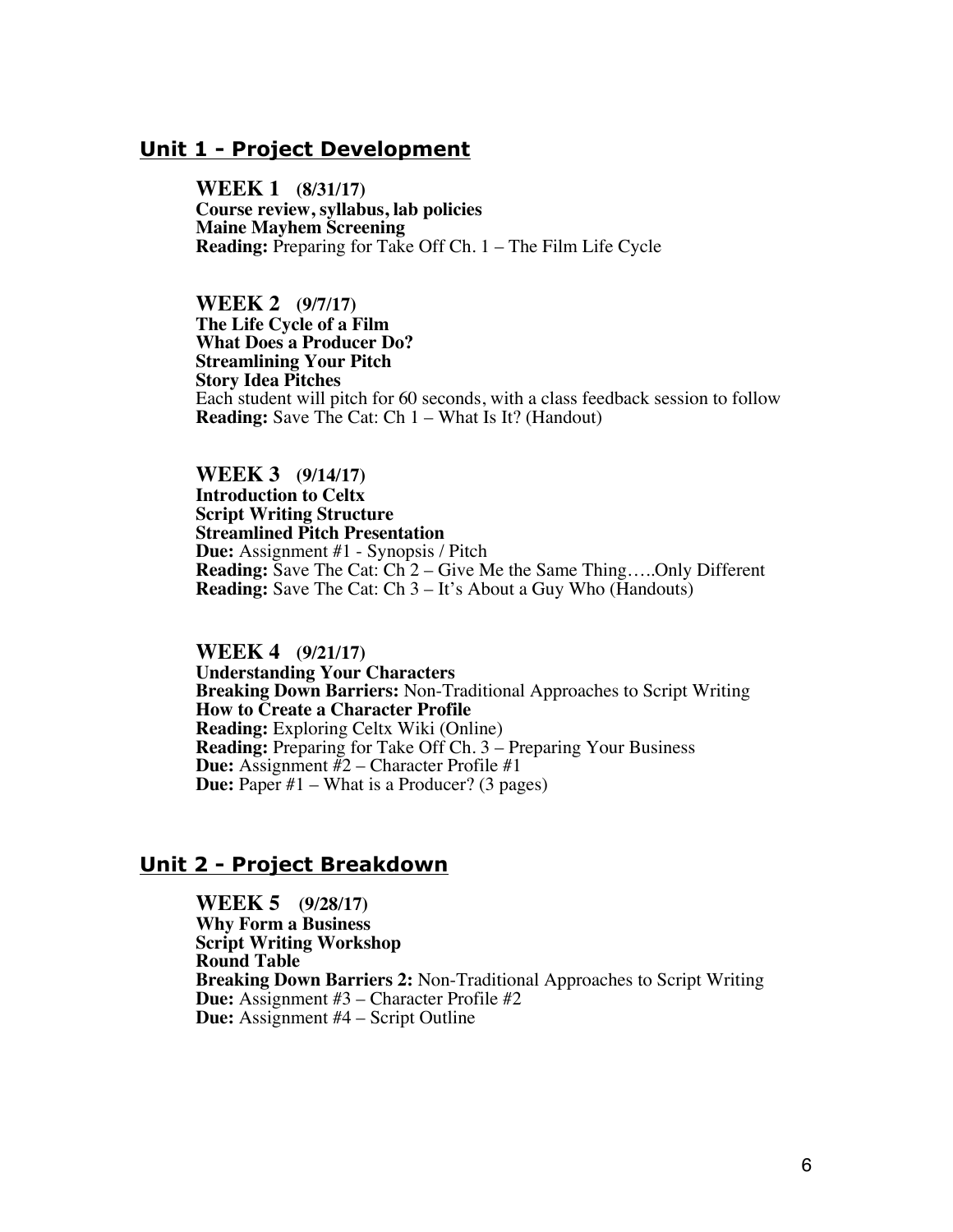**WEEK 6 (10/5/17) You Have a Script, What Next? Understanding Pre-Production Reading:** Preparing for Take Off Ch. 2 – Fixing the Script  **Due:** Rough Drafts of Scripts (20 pages)

 **WEEK 7 (10/12/17) Scheduled One-on-One Script Reviews with Instructor Reading:** Preparing for Take Off Ch. 2 – Fixing the Script  **Reading:** Preparing for Take Off Ch. 4– Working with Other People

 **WEEK 8 (10/19/17) Locations and Location Scouting The Shooting Script Due:** Final Scripts (15-20 pages)  **Reading:** Preparing for Take Off Ch. 9 – Breaking Down the Script **Reading:** Preparing for Take Off Ch. 10 – Budget

## **Unit 3 – Budgets and Funding**

 **WEEK 9 (10/26/17) The Schedule**<br>**Due:** Assignment #5 – Location Scout #1 **Reading:** Preparing for Take Off Ch. 11 – Thinking Strategically **Reading:** Preparing for Take Off Ch. 12 – Vendors, Equipment and Negotiations

 **WEEK 10 (11/2/17) Budgets 101 What Gear Does It Take to Make a Movie? Due:** Assignment – The Schedule

**WEEK 11 (11/9/17) Talent – The Casting Call Talent - Understanding SAG How to Write a Casting Call DUE:** Paper #2 – Camera Research paper (3 Cameras, compare / contrast) **DUE:** Assignment #6- Budget **Reading:** Preparing for Take Off Ch. 14 – Rights & Copyright **Guest Speaker:** Daniel Noel (Professional Actor)